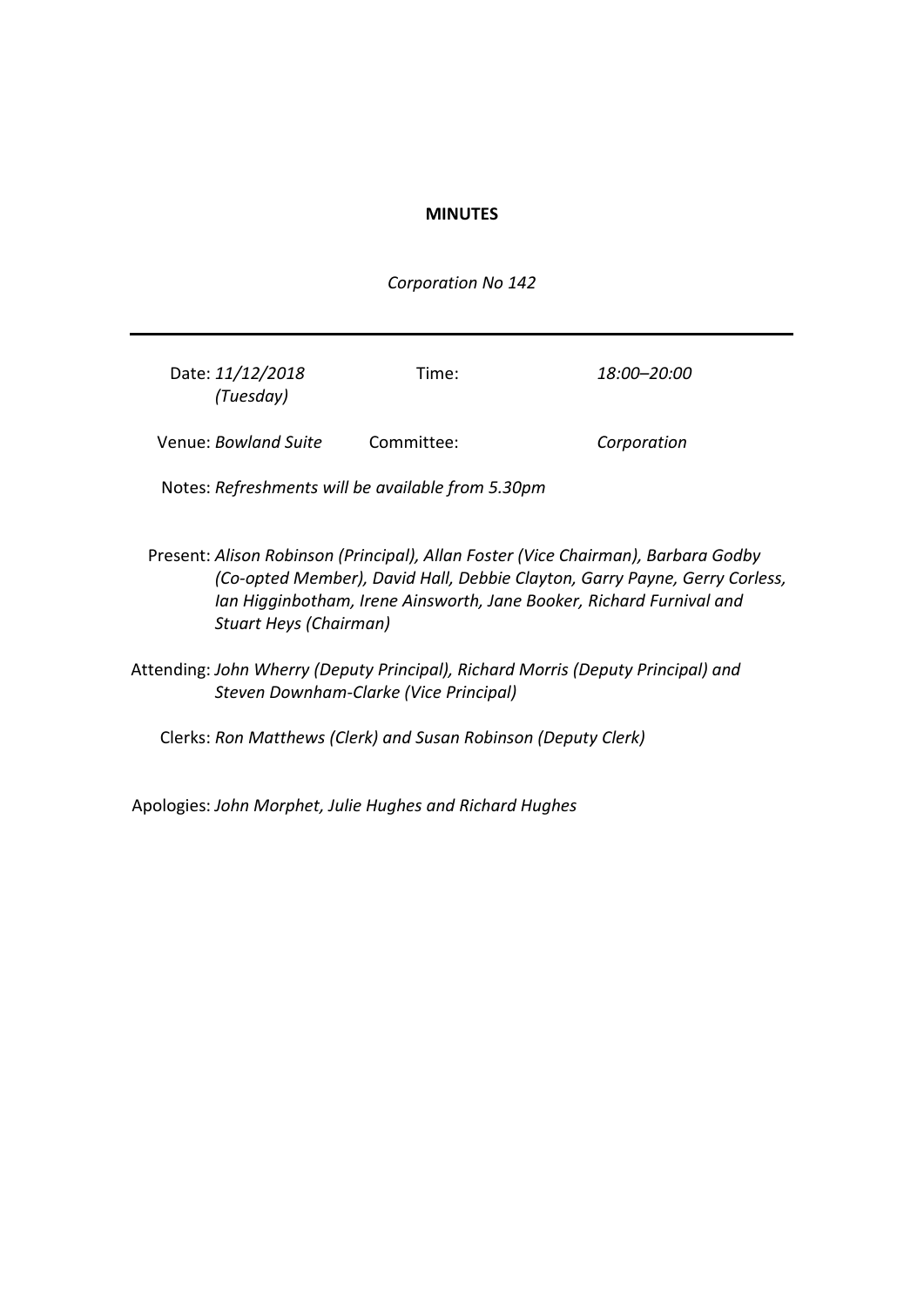## *Public* Minutes

| Item description:<br>Item |  |
|---------------------------|--|
|---------------------------|--|

#### **93.18** *Attendance of Members of Management*

*Decision*

**The Standing Orders state that:**

*As a matter of policy all meetings of the Corporation and its Committees will be held in private. The agendas and minutes and supporting papers of its public business will be made available to the general public.*

# *However:*

*(a) The Principal shall be authorised to invite members of staff to attend in their employed capacity for both public and confidential business as appropriate and in accordance with Standing Order 25.*

*(b) The Corporation however, may exclude members of staff from attending any business that it deems necessary.*

*(c) Attendance by other persons shall be at the discretion of the Corporation following advice from the Principal or Clerk.*

# **Resolved:**

**That Management be in attendance for the public and confidential agenda items.**

#### **94.18** *Apologies for Absence*

*Record*

Apologies for absence were received from John Morphet and Richard Hughes. Julie Hughes had attended the Self-assessment training event as her last meeting though her official retirement from the Board was 31 December 2018.

#### **95.18** *Public Minutes of Previous Meeting*

*Decision*

The public minutes of meeting number 141 held on Tuesday 23 October 2018, published on the extranet, were signed and agreed as a true and correct record of the meeting.

### **96.18** *Declarations of Interest*

# *Record*

Barbara Godby left the room at item 109.18, Governor Recruitment.

There were no other declarations of interests made in respect of items on the public agenda.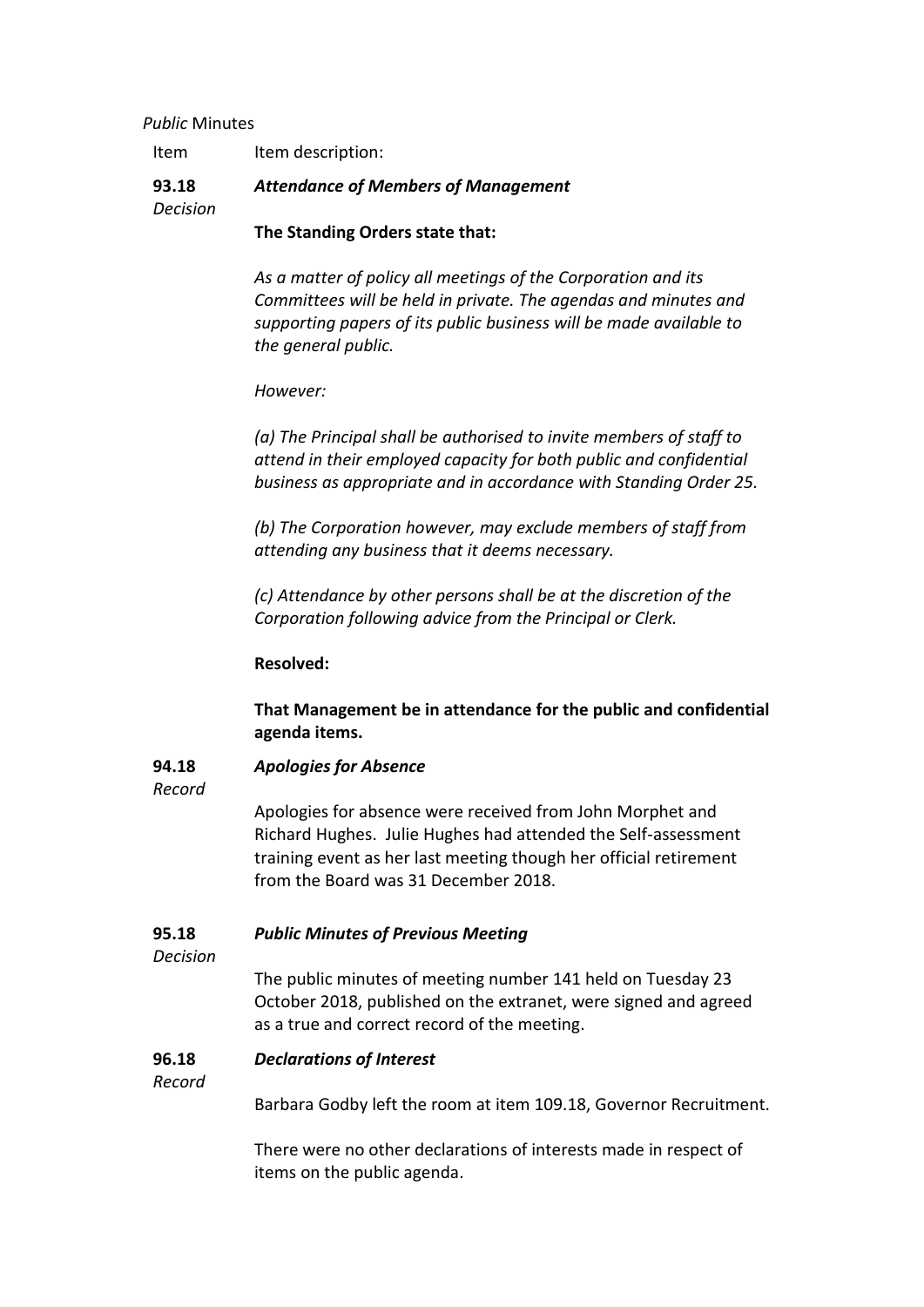#### **97.18** *Chair's Opening Remarks*

# *Information*

The Chair welcomed all to the meeting. The matters he wished to discuss were included in agenda items and would be discussed at those points during the meeting.

# **Resolved:**

# **That the Chair's opening remarks be received.**

#### **98.18** *Report of the Myerscough Students Union*

*Decision*

Corporation gave consideration to the Myerscough Students Union report for the Autumn Term.

Members noted the activities which included, social, community and charitable events along with the timetable of events. A survey had been held amongst the students to highlight a charitable organisation for the MSU to support. As a result, the MSU was promoting fundraising for 'Street Paws'.

# **Resolved:**

**That the Report of the Myerscough Students Union be received.**

#### **99.18** *Governor Engagement Strategy*

# *Information*

Updates on activities and events were regularly circulated to Governors. Governors were invited to attend learning walks which could be arranged at mutually convenient times.

# **Resolved:**

**That the update on Governor activities at College be received.**

### **100.18** *Membership of External Organisations*

# *Information*

The Principal updated members on her membership to external organisations with which the College was associated.

She had been appointed to the LANDEX Board. LANDEX member organisations are: 'Recognised by their learners and stakeholders as providing high quality cost-effective land-based education, training and professional development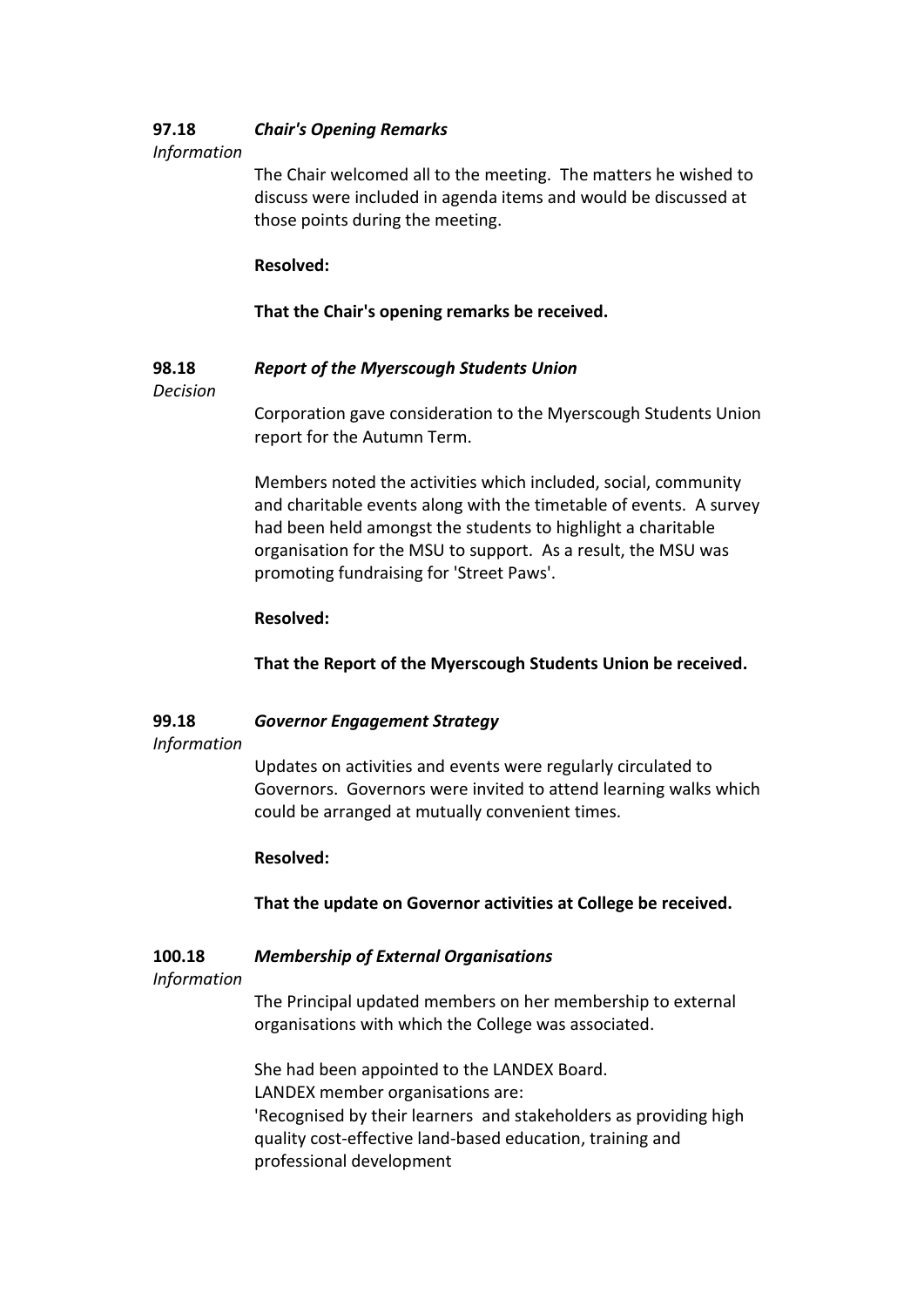Valued by their communities and employers for their contribution to the sustainability of businesses, the well-being of society and the prosperity of rural economies.' Members noted the benefits of membership through lobbying power and the Landex partner organisations. The Principal has also become a Board Member on **Land Based Assessment (LBAL).** LBAL was established in 2017 to facilitate the provision of high quality End Point Assessment of Apprenticeships. It operates through LANTRA as the approved Awarding Organisation, and is managed under contract by Landex from its offices in Northampton.

Following an agenda item on future vision requested by Myerscough College Principal, CULTIVA had agreed at its last meeting to disband as a formal company. The main reason being that LANDEX now had greater membership and was operating on a larger scale. Cultiva would continue some operations on an informal basis, e.g. sharing of good practice and running the Managers to leaders Programme between the five Colleges.

## **Resolved:**

**That the update on external organisations be received.**

#### **101.18** *Decision Financial Statements Auditors Report and Financial Statements for the Year Ended 31 July 2018 and External Auditors Findings Report*

The Audit & Governance and the Finance & Resources Committees had considered the *Financial Statements Auditors Report and Financial Statements for the Year Ended 31 July 2018 and External Auditors Findings Report for the Year Ended 31 July 2018* and recommended them to the Corporation for approval.

Corporation noted that Finance & Resources Committee had not considered it necessary for attendance from the external auditor at the Corporation meeting, as the Committee had been satisfied with full explanations and responses to questions.

It was confirmed to Corporation that no adjustments to the final pre audit management accounts were required and there were no recommendations for action to be included in the audit findings report.

Corporation noted that the auditors had commented on a smooth process with exceptional advance preparation of documentation, and that the Finance Director, Janet Whiteside be congratulated on this.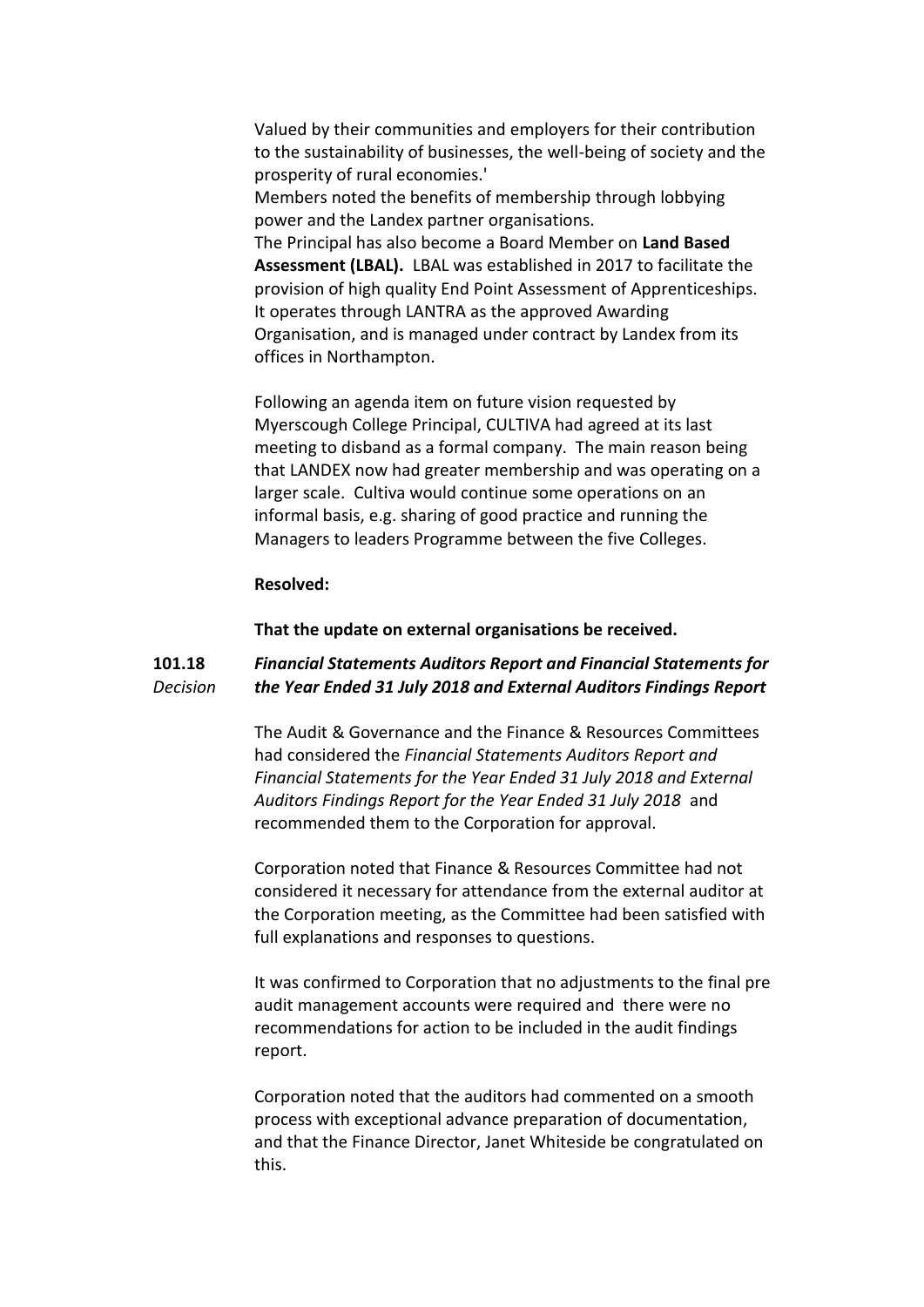## **Resolved:**

- 1. **That the external audit findings report for the year ended 31 July 2018 be approved.**
- 2. **That the draft letter of representation (financial statements) be approved.**
- 3. **That the draft letter of representation (regularity) be approved.**
- 4. **That the Auditors opinions in respect of the Financial Statements Audit and Regularity Audit for 2017 / 2018 be approved.**
- 5. **That the Audited Annual Accounts with Members Report for the year ended 31 July 2018 be approved.**
- 6. **That the accounts be forwarded to the ESFA prior to 31/12/2018.**

### **102.18** *Decision Draft Annual Report of the Audit and Governance Committee to the Chief Executive Officer and Principal and the Corporation for the Year Ended 31 July 2018*

The report was considered at the last meeting of the Audit and Governance Committee who commended it to Corporation for approval.

Corporation endorsed the Audit & Governance Committee recommendation that the statement below be agreed and noted that the Committee had found no evidence of impropriety.

'The Audit & Governance Committee is of the view that it has operated effectively and fulfilled its obligations as identified in its Terms of Reference. It is also of the opinion that the College's audit arrangements, the internal control systems, value for money policy and procedures, financial controls, framework of governance, risk management and control are adequate, operating effectively and its processes secure economy, efficiency and effectiveness and can be relied upon.'

## **Resolved:**

**That the Annual Report of the Audit & Governance Committee to the Chief Executive Officer and Corporation for the year ended 31 July 2018 be approved and signed by the Chair of the Audit & Governance Committee and submitted to the Education and Skills Funding Agency.**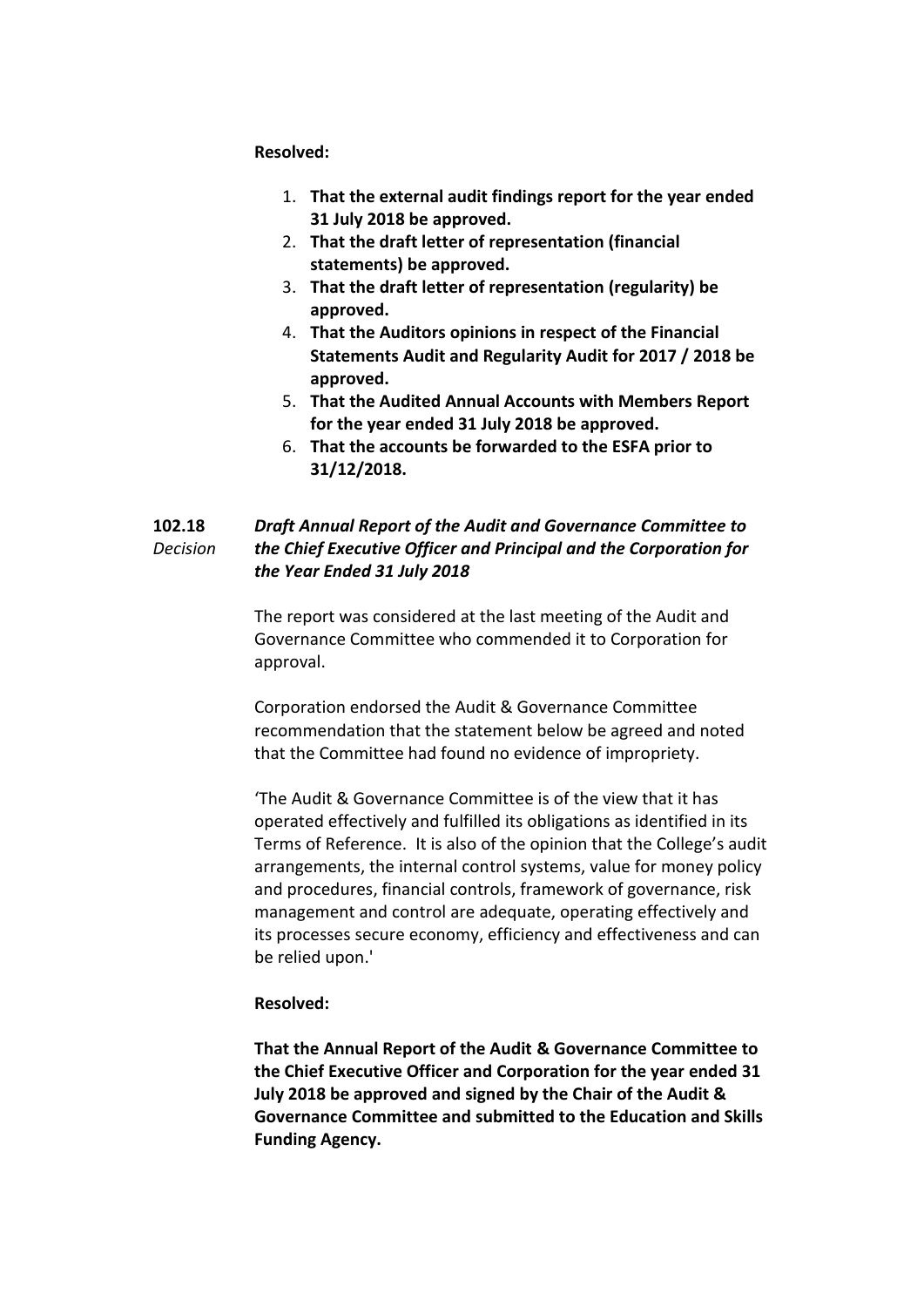#### **103.18** *Myerscough College Self-Assessment Report 2018 (SAR)*

## *Decision*

Members had attended a session on Tuesday 20 November 2018 led by the Assistant Principal Quality to assess the overall College SAR.

The discussion at this event informed amendments in the document presented which included the judgement of Grade 2 for Personal Development and Welfare rather than Grade 1.

As part of the process the SAR had been subject to internal and external validation.

The overall judgement for the College was 'Grade 2' across the main headline statements.

The Quality Improvement Programme pulled together the main areas for improvement for year 2018 / 2019.

Members noted a few minor amendments would be made before the SAR was submitted to Ofsted.

## **Resolved:**

**That the College Self-assessment Report be approved and be submitted to Ofsted.**

#### **104.18** *Decision Report of the Audit and Governance Committee of 6 November 2018*

Corporation gave consideration to the Audit & Governance Committee report of 6 November 2018.

# **Risk Appetite and Full Risk Register 2018 / 2019**

The Committee had given consideration to the College's risk management framework which comprised the risk appetite statement, risk assessment, and risk heat map.

Corporation concurred with recommendations for approval and noted the document defining risk scores would be included with future reports.

The full risk register was a 'live' document and regular review, reassessment and reporting ensures that College management are 'risk aware' and the process is fully embedded within the College structure.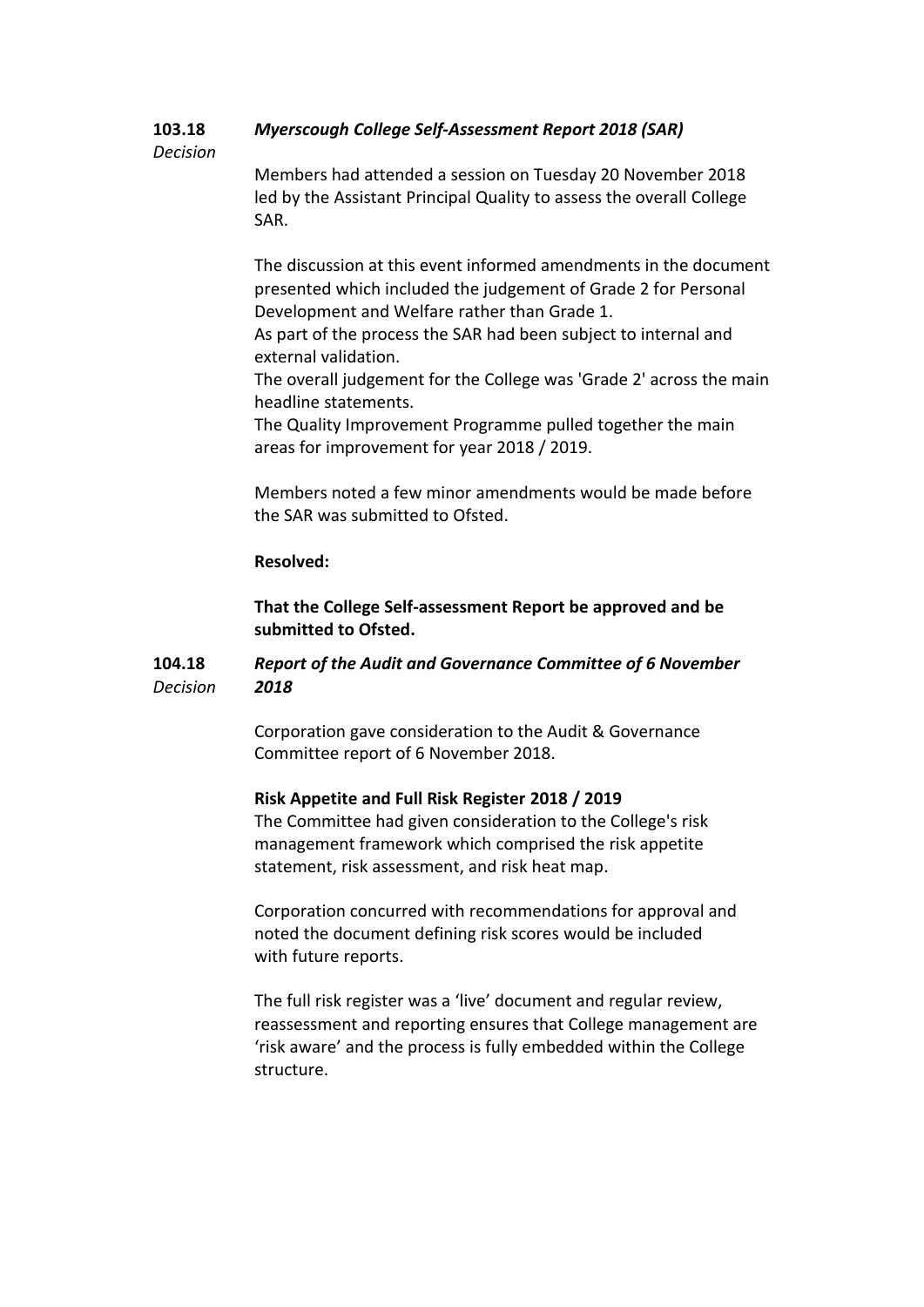Consideration of risk has enabled Corporation to provide adequate assurance that, along with the Internal Audit Annual Report, the College has a sound system of internal control.

The full risk register was reviewed at Audit & Governance Committee and throughout the year individual committees received reports on the risks relating to their area of operation.

### **Corporation Vacancies**

There was a vacancy on the Board and vacancies for Co-opted Committee members on all Committees. Since the meeting three applicants, which included co-opted Audit & Governance Committee member Barbara Godby (BG) had attended for interview. The Committee had recommended that if BG was not appointed as a Corporation member, she be reappointed to Audit & Governance Committee for a second one year term.

# **Appointment of Chair and Vice Chair of the Committee for 2018 / 2019**

Audit & Governance Committee had re-appointed Gerry Corless as Chair of the Committee and Garry Payne as Vice Chair for the ensuing twelve months.

# **Financial Statements Auditors Report for the Year Ending 31 July 2018 and External Auditors Findings Report to the Audit & Governance and the Finance & Resources Committees.**

Audit & Governance had considered the draft documents and made recommendations to Corporation for approval. Corporation had considered the final documents earlier in the meeting, minute 101.18 refers with Corporation concurring with Committee recommendations and approving the documents, together with the letters of representation and Auditors opinions and regularity conclusion as submitted.

### **Internal Audit Reports**

The Committee had given consideration to Internal Audit reports:

### **Annual Summary Report for 2017 / 2018**

The seven actions identified during the year had all been completed as had actions from the previous year. A further 16 management actions were monitored through the Action Plan set up to ensure compliance to the General Data Protection Regulations GDPR. Corporation had noted satisfaction with progress.

### **Internal Audit Progress Report 2018 / 2019**

The assignments had been agreed. A review of GDPR implementation would commence week 19 November. The Safeguarding framework review had been postponed to February 2019 due to a new member of staff commencing as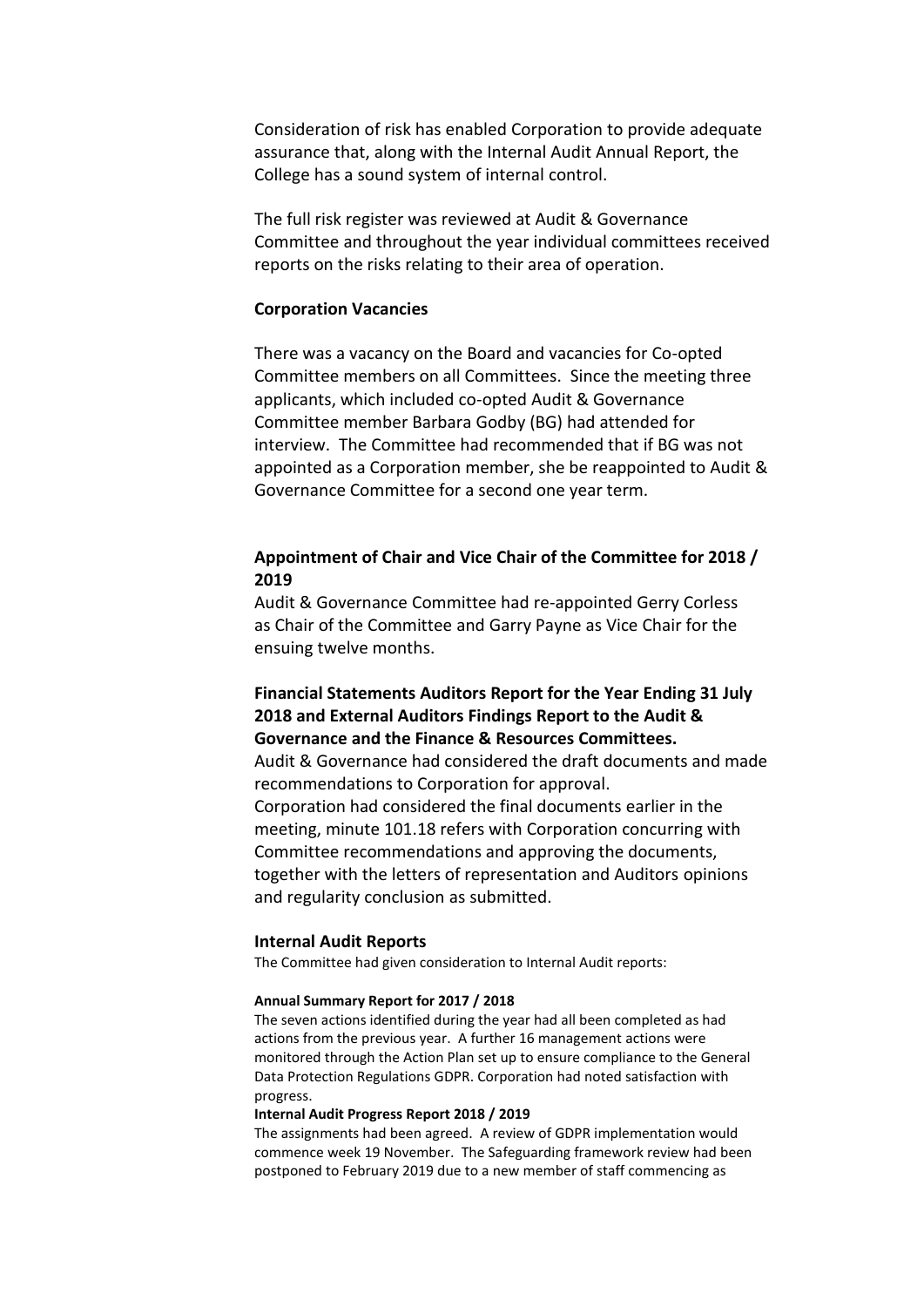Director of Student Support & Welfare. As an addition, College had requested a review of procurement activity and recommendations linked to best practice in the sector. following the Finance & Resources Committee meeting of 18 September 2018.

In addition, the Colleges internal tracking document concurred with the above and Governors expressed satisfaction with the tracking and activity.

### **GDPR Update**

All actions for the plan had been completed with the exception of two items. These linked to data sharing agreements with third parties and to a review of archiving, data storage and retention periods and procedures. Corporation wished to record its thanks to Debbie Clayton, Director of Corporate Services for the significant work in implementation. Audit & Governance Committee had noted an informative, positive report with clear outcomes.

# **Annual Report of the Audit & Governance Committee to the Principal/Chief Executive and Corporation for the Year Ended 31 July 2018**

The document had been considered earlier in the meeting, and Corporation concurred with the Audit & Governance Committee recommendation and approved the final document as submitted, minute 102.18 refers.

The Committee had reviewed its terms of reference, which were included as part of its Annual Report and concluded that they remained fit for purpose.

### **Data Returns Report**

All returns for 2017 / 2018 had been submitted according to criteria as had the first returns of 2018 / 2019.

## **ESFA Subcontracting Report**

RSM had reviewed the College's subcontracting arrangements inline with ESFA requirements. Two low level actions linked to policies and procedures had been completed.

### **Governance Quality Improvement Plan**

Governance was graded 2, ''Good'' and actions had been incorporated into the Governance Quality Improvement Plan which would be monitored throughout the year.

## **Senior Staff Remuneration Code**

The Committee had instructed the Clerk to respond to the AoC consultation document which contained proposed changes to the Code of Good Governance.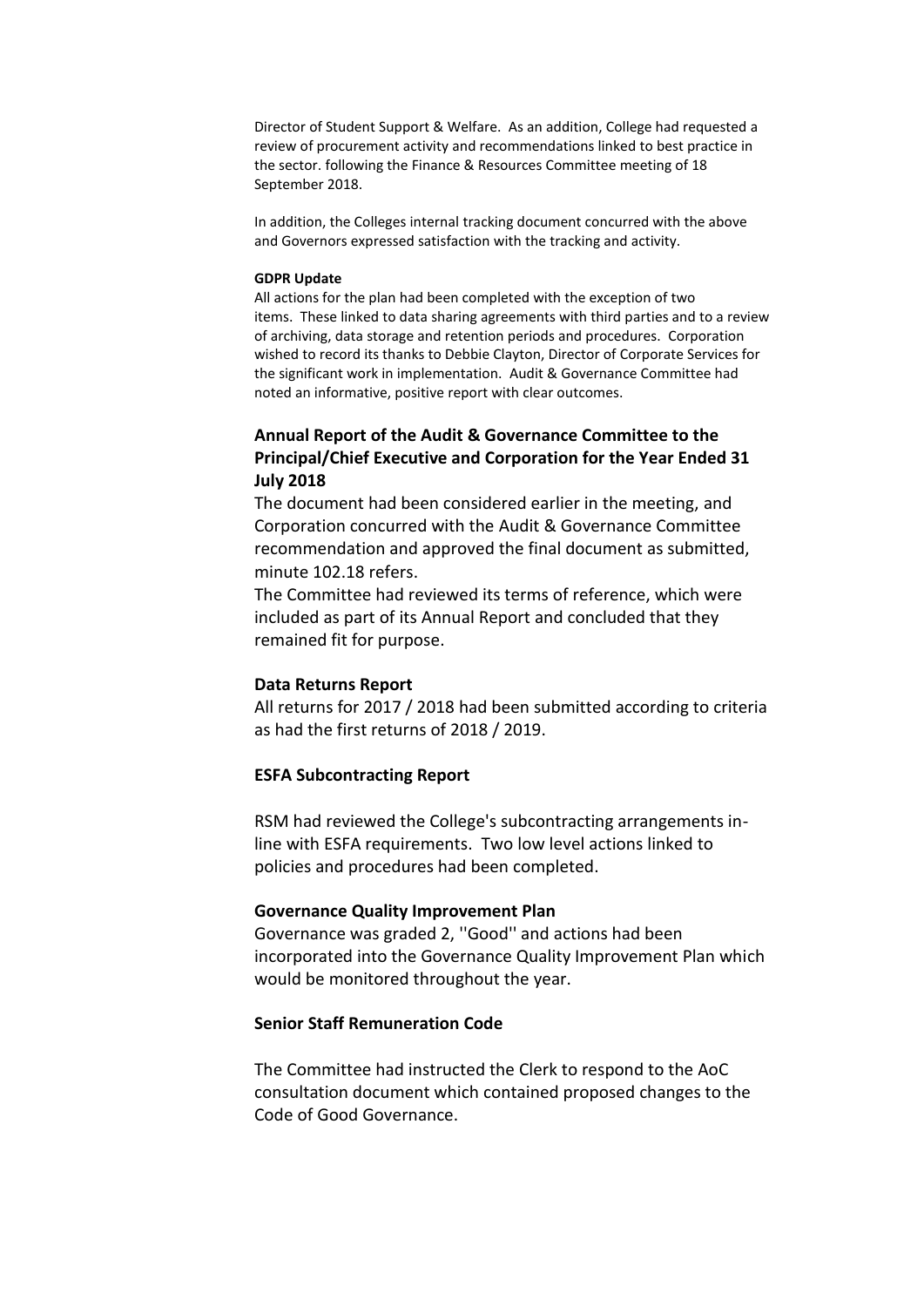## **Teachers Pension Report**

Corporation noted that RSM had provided an independent reasonable assurance report in connection with the Teachers Pension Contributions for the year ended 31 March 2018 which had been submitted to the ESFA.

## **Report on Chairs Action**

Members had received explanations and were updated on the use of the facility to date and had endorsed action taken.

## **Annual Review of Decision Making Processes of the Corporation**

Corporation noted that Audit & Governance Committee had agreed documents remained fit for purpose. In accordance with the Code of Good Governance the Terms of Reference of individual Committees were being reviewed at the relevant meetings.

# **Governor Training**

Governors had received sessions on the College self-assessment report, safeguarding and procurement which included updates on meeting IT requirements.

## **Resolved:**

- 1. **That the College risk appetite be approved.**
- 2. **That the Risk Policy comprising definitions for the College's risk assessment be approved**
- 3. **That the Full Risk Register 2018 / 2019 be approved.**
- 4. **That the matters for Information be received.**

#### **105.18** *Decision Report of the Quality and Standards Committee 13 November 2018*

Corporation gave consideration to the Quality and Standards Committee Report from the meeting held on 13 November 2018.

# **Appointment of Chair and Vice Chair**

Allan Foster was re-appointed as Chair for the ensuing twelve months. The Committee would consider the appointment of a Vice Chair at the next meeting.

# **Performance Data 2018/2019**

The Committee had reviewed performance data as follows: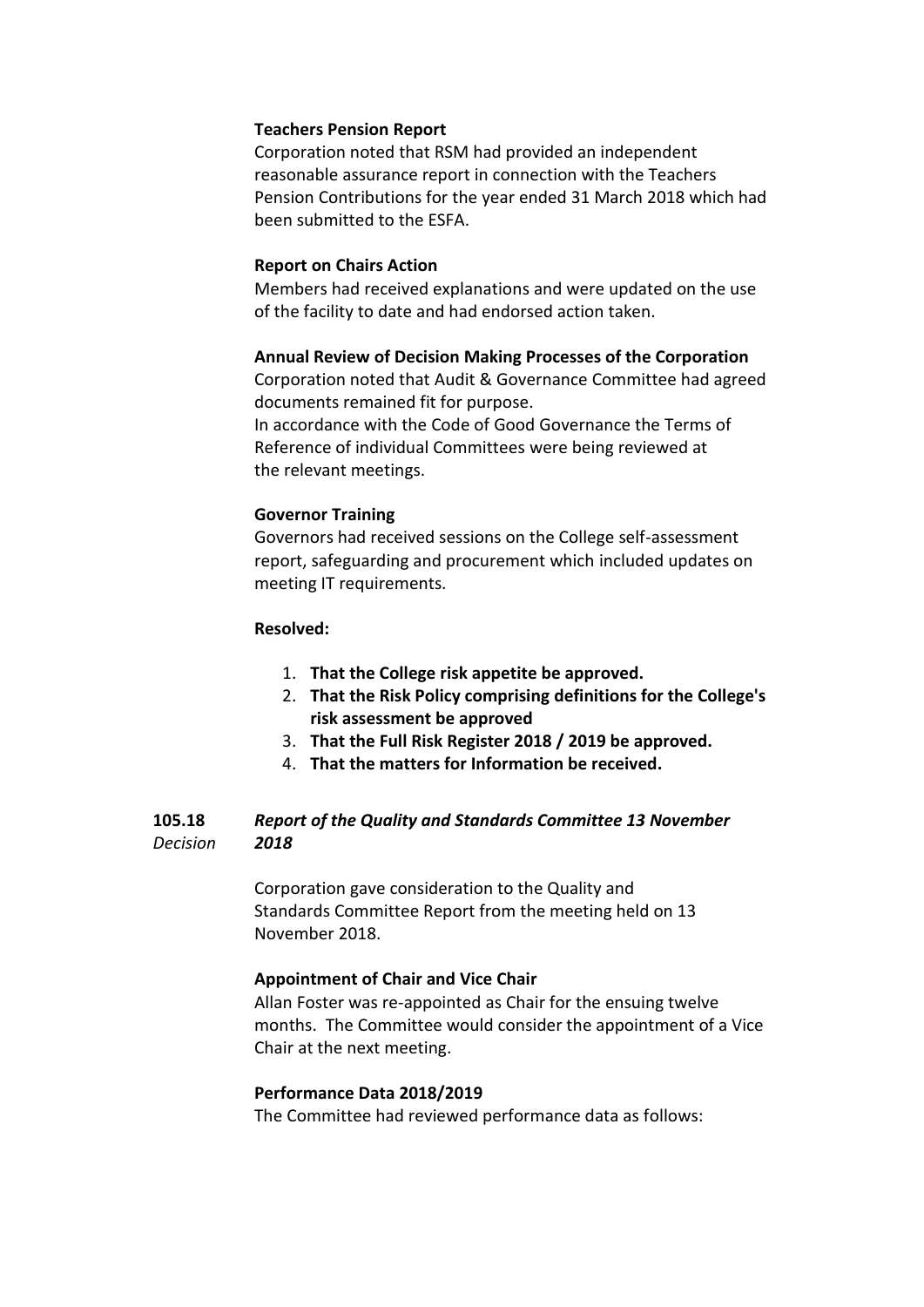### **Strategic Plan Progress Report 2018/2019.**

### **In Year Performance Data: - FE - HE - Apprenticeship and Skills.**

**FE recruitment** With the inclusion of sub contracted enrolments the funding target would be met. Corporation noted those leaving within 42 days before the count started was within normal ranges. Advice was offered and referrals made to other College course offers. High Needs Learners across the course offers continued to grow. A significant proportion access Foundation Learning provision at the Preston Centre. This Department has a capacity of 100 learners in total. Corporation received explanations regarding funding structure and administrative burden to collect especially for learners outside Wyre and Lancashire. There was growth at the Liverpool Centre across the provision

including levels 1, 2 and 3.

A new costing system for all courses was being introduced. Attendance and punctuality were high.

**HE recruitment** to year 1 was up on the previous year but remained a key concern due to lower recruitment in the previous two years in line with demographics and national trends. There would be numbers to add for semester two enrolments but it was thought targets and budget might not be achieved. Numbers of non-starters and withdrawals were low. Attendance and punctuality was high.

**Apprenticeship and Skills** Growth was being sustained at around 10% in a period of national decline. Actions were in place to maximise the adult education budget, partly through the industry short courses offer.

The unannounced ESFA audit had led to increased attention to maths and English claims and claims for those learners requiring additional support.

The introduction of Electronic sign ups was reducing the time it takes to sign up new apprentices.

Strategies to increase timely completion continued. Members had noted frameworks that had switched to standards and those yet to switch.

### **Subcontracting Report 2017/18 and 2018/19**

Members received an update on new, existing and expired arrangements and noted that subcontracting enabled the College to provide education for hard to reach learners due to location or the specialist support required. Members had noted approaches to the race horse industry.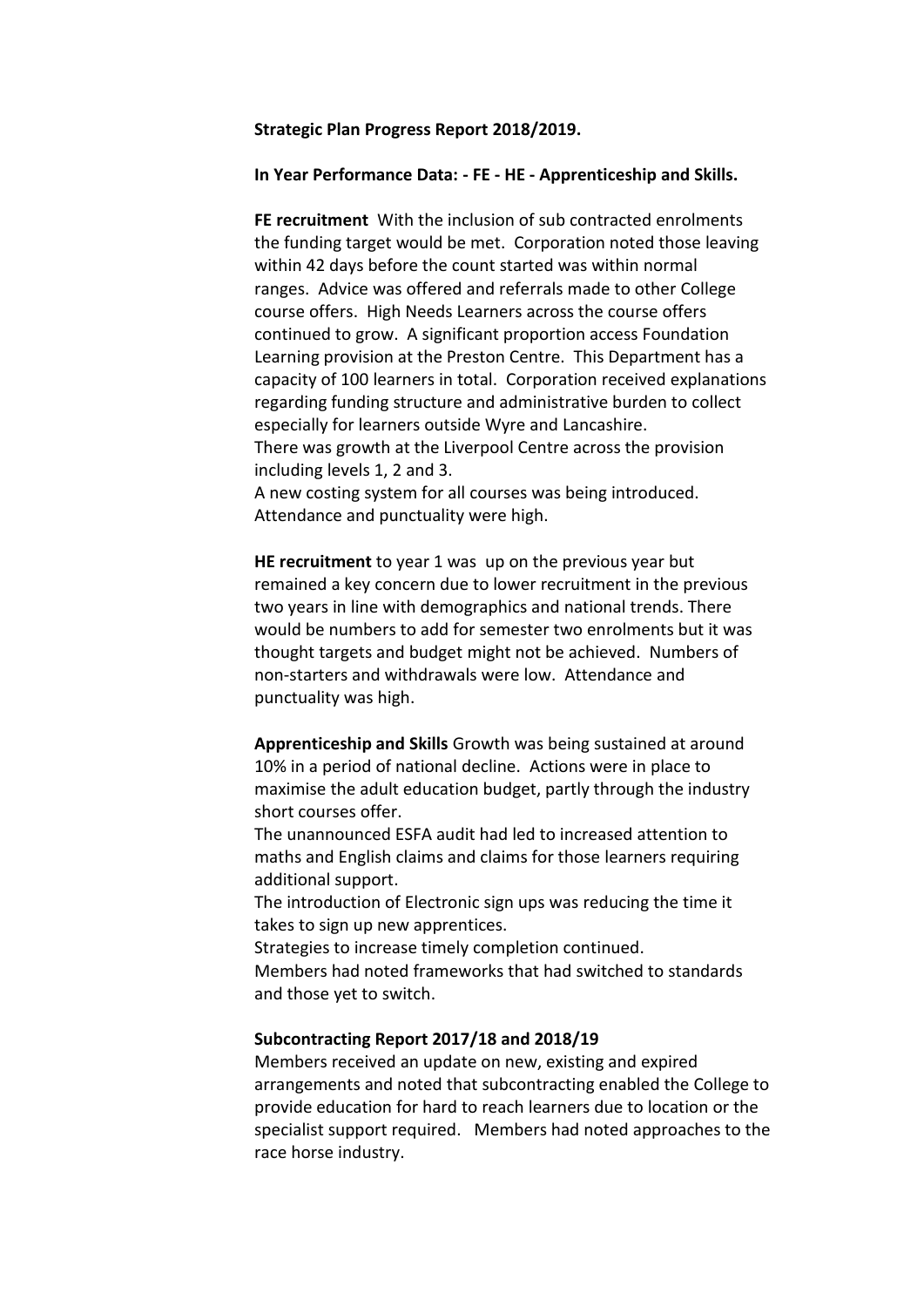**Teaching and Learning Report** Graded teaching learning and assessments observations for the previous year had been extremely positive.

Corporation noted the decision to adopt a revised process of unannounced walk through assessments, with outcomes but without grade allocation. An aim was to strengthen the accountability of teaching and learning developments and improve staff professional development.

Embedding English and Maths in vocational areas remained a challenge.

## **Quality Improvement Plan 2017/18 Final Update**

Members had discussed the report noting the actions reflected discussions throughout the year.

## **Draft Equality, Diversity and Inclusion Action 2016/2017**

Members noted the update and that the Action Plan rolls through to 2018/19.

## **Curriculum Risk Register**

Members had noted the focus on walk through assessments (re lesson observations) was noted in the actions as a positive to provide triangulation, validity and reliability.

The recent ESFA audit findings were reflected in the register and members had agreed an adjustment to the risk score in terms of impact.

## **Terms of Reference for the Quality and Standards Committee**

Quality and Standards Committee had reviewed its terms of reference and concluded that they remained fit for purpose.

## **Resolved:**

**That the report of the Quality & Standards Committee be received.**

#### **106.18** *Decision Report of the Finance and Resources Committee of 4 December 2018*

Corporation gave consideration to the report of the Finance & Resources Committee.

### **Procurement Review - Road Map**

At the last meeting the Committee had requested a review of the College purchasing practices and processes and an insight into best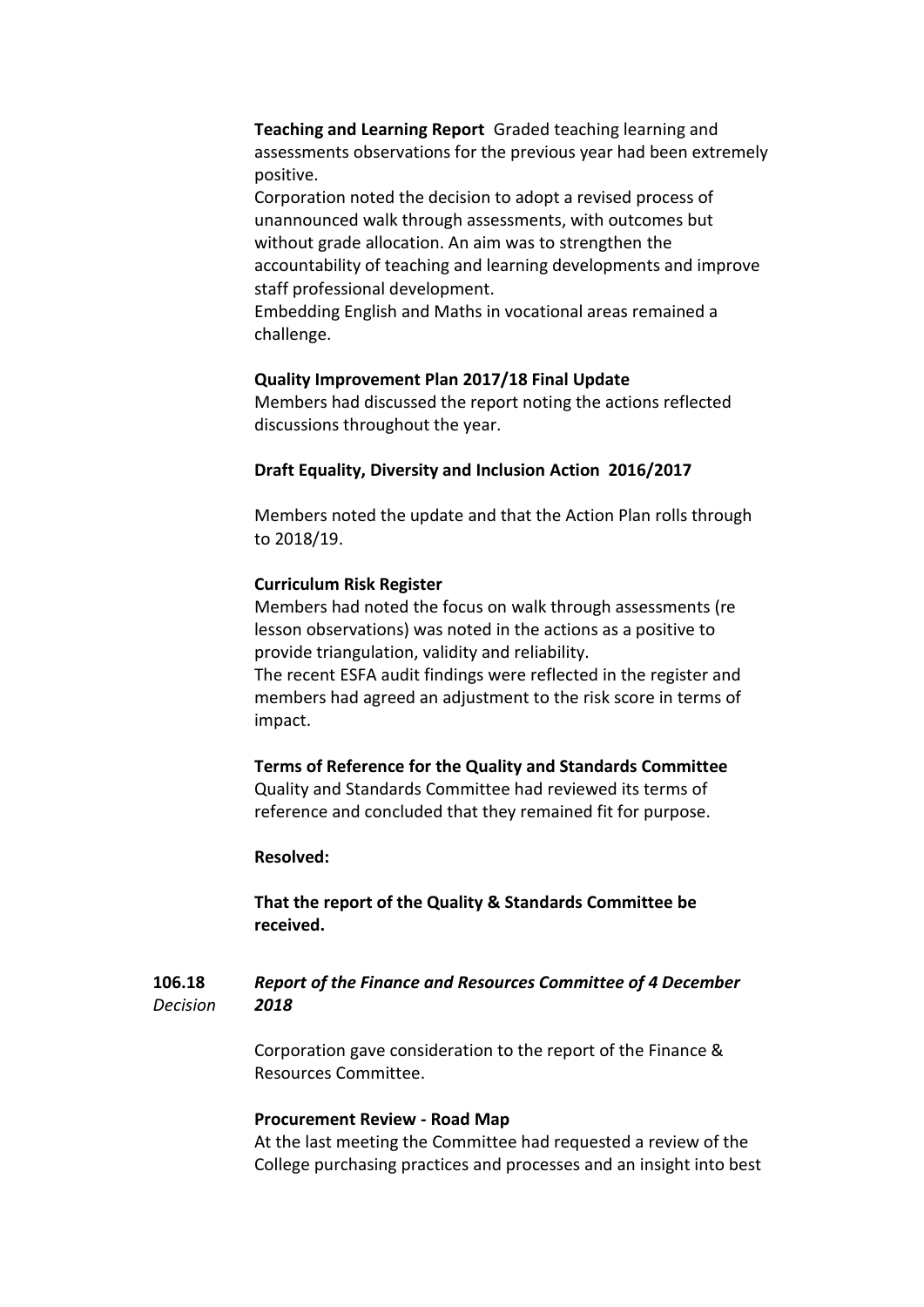practice in the sector. Corporation had authorised the request and RSM Internal Audit had undertaken the review.

The recommendations from the report was to ''maintain an effective devolved structure and accountability framework over procurement.''

Following a comprehensive debate the Committee had agreed that the strategic decision for change and investment in Finance systems was being progressed and that operational matters should be at the discretion of Management with the additional resource of a temporary full time Procurement Officer.

The Road Map, appendix B detailed the way forward and would involve the commitment of future expenditure.

Corporation concurred with the recommendation from Finance & Resources Committee to adopt the Road Map as an Action Plan which included a commitment to future expenditure. The appointment of a temporary full time Procurement Officer would be at a £40k salary and a further 10k on-costs. b This was not originally budgeted and will therefore come off the planned bottom line.

## **Tuition Fees**

Finance & Resources Committee recommended management proposals with regard to FE full and part time tuition fees for 2019/20 for Adult learners, overseas students and students the ESFA expected to co-fund their course fee. In general increases aligned to inflation with fees not exceeding the Advanced Learner Loan maximum published by the ESFA.

Corporation noted the attached schedule and concurred with recommendations. Fees would be published in compliance with consumer law.

### **Appointment of Vice Chair**

Following due process Richard Furnival was appointd as Vice Chair for the remainder of the academic year.

**Financial Statements Auditors Report for the Year Ending 31 July 2018 and External Auditors Findings Report to the Audit & Governance and the Finance & Resources Committees.** This was considered as a separate item earlier in the meeting.

**The Principals Strategic Plan Progress Report 2018/2019 Financial Position Statement for Period Ended 31 October 2018 Capital and Revenue Cash Flow for Period Ended 31 October 2018 Capital Expenditure Report for Period Ended 31 October 2018 Myerscough Ventures Report for Period Ended 31 October 2018**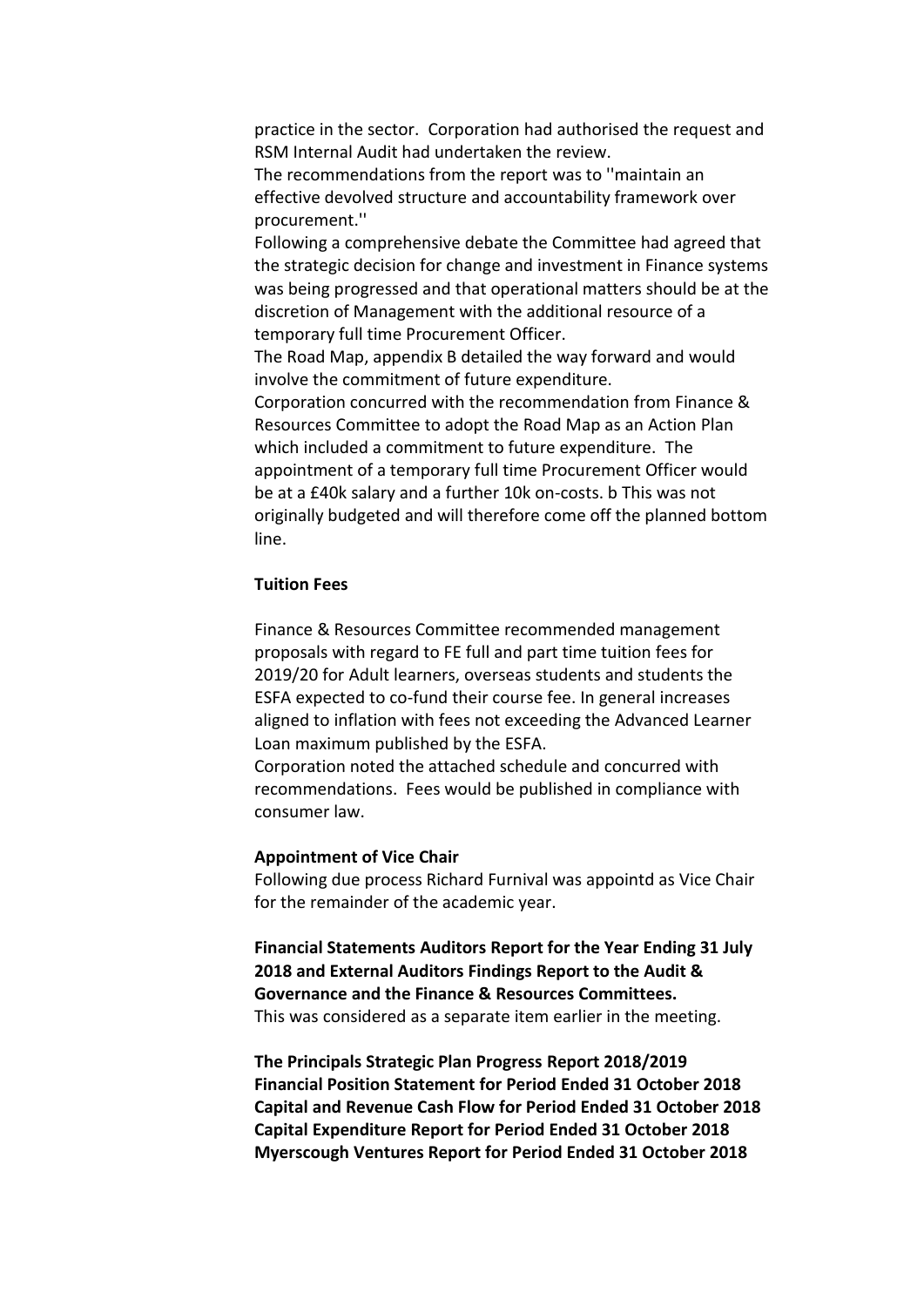Overall income to date was lower than budget by £243k (3.3% and behind last year by £360k, 4.8%). The underperformance was linked to income from Education, including subcontracting income and Apprenticeships & Skills income. Ventures was also below target due to a decrease in take up of live-in accommodation due to a conversion of rooms from twin to singles to meet new demands. Corporation noted a data reconciliation had led to updates to enrolment figures which reduced the expected income. FE was expected to come in on target but HE was expected to fall short. As previously reported, the Apprenticeship & Skills income claim had been affected by the ESFA Audit and claims for maths and English, plus additional learner support funding.

The balance sheet remained strong £7.6m and a current ratio of 1:1.27 and cash days of 79. Current surplus equated to 7% of income. Cash balances remained strong.

Corporation noted financial challenges and concurred with expenditure to appoint a consultant to maximise delivery of the adult education budget which should lead to some subcontracted provision being delivered back in house.

**The Capital Plan** The profile and proposals showed affordability.

**College Financial Plan 2018 -2020 and Financial Health** The Financial Health grade was confirmed as ''Good''.

**Myerscough Student Union** Annual Accounts for the Year Ended 31 July 2018 indicated that the Association remained solvent.

**Statutory Risk Register** Risks relevant to Finance & Resources Committee had been considered, amendments and new risks were noted. Corporation noted regard to the increased FE tuition fees, BREXIT impact on agriculture, increases in employer pension contributions, apprenticeship funding, and achieving ESFA classroom based funding.

### **Overseas Visits Policy Review**

Minor amendments were agreed to the policy.

### **Human Resources**

The Committee had given consideration to the Human Resources statistics and expressed satisfaction with the management in this area. Overall staff turnover had increased with the main reason being level of pay.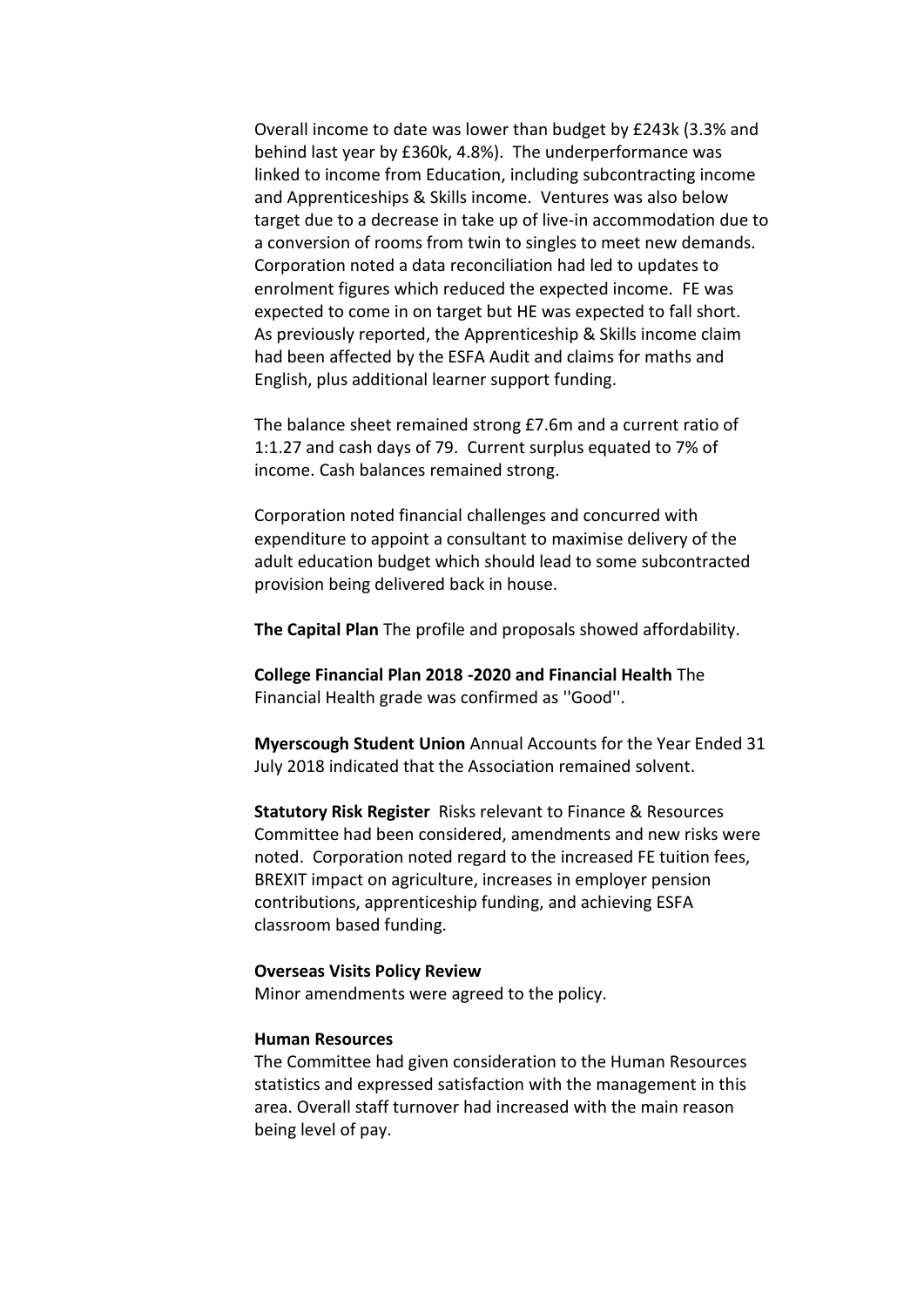## **Health and Safety Report**

There was an increase in accidents, which was thought to be due to the introduction of the electronic reporting system. This had also led to an increase in near miss reporting. Management would explore reasons for the low level of reporting from Apprenticeships & Skills.

Staff had taken advantage of free flu injections.

One RIDDOR reportable accident had occurred which did not require further investigation.

Health & Safety had been judged a grade 1 area through the SAR process.

# **Terms of Reference of the Finance and Resources Committee**

In line with all Committees the Finance and Resources Committee reviewed its terms of reference and found them fit for purpose.

## **Resolved:**

- 1. **That the Road Map be adopted.**
- 2. **That the FE tuition fees be agreed.**
- 3. **That the matters for information be received.**

#### **107.18** *Annual Report of Equality, Diversity and Inclusion*

*Decision*

Corporation gave consideration to the draft Annual Equality, Diversity and Inclusion Report for 2017 /2018. Preparation of the report had been delayed due to staffing changes with the new Director of Student Support & Welfare not having taken up post until November 2018. As a result the document had not been available for consideration by Quality & Standards Committee.

The Vice Principal outlined the content. Corporation noted that the report reflected on the work that had been undertaken to advance and promote equality, diversity and inclusion at the College over the year and would be published on the College website in January 2019.

Corporation noted that the ''Leaders in Diversity'' kite mark had proved advantageous for tendering and funding applications.

Members commented on the area for development, ''seek to widen the representation of the Governing body'' and would pay heed to the statement for future recruitment to the Board in terms of ethnicity.

Corporation expressed satisfaction with the report structure and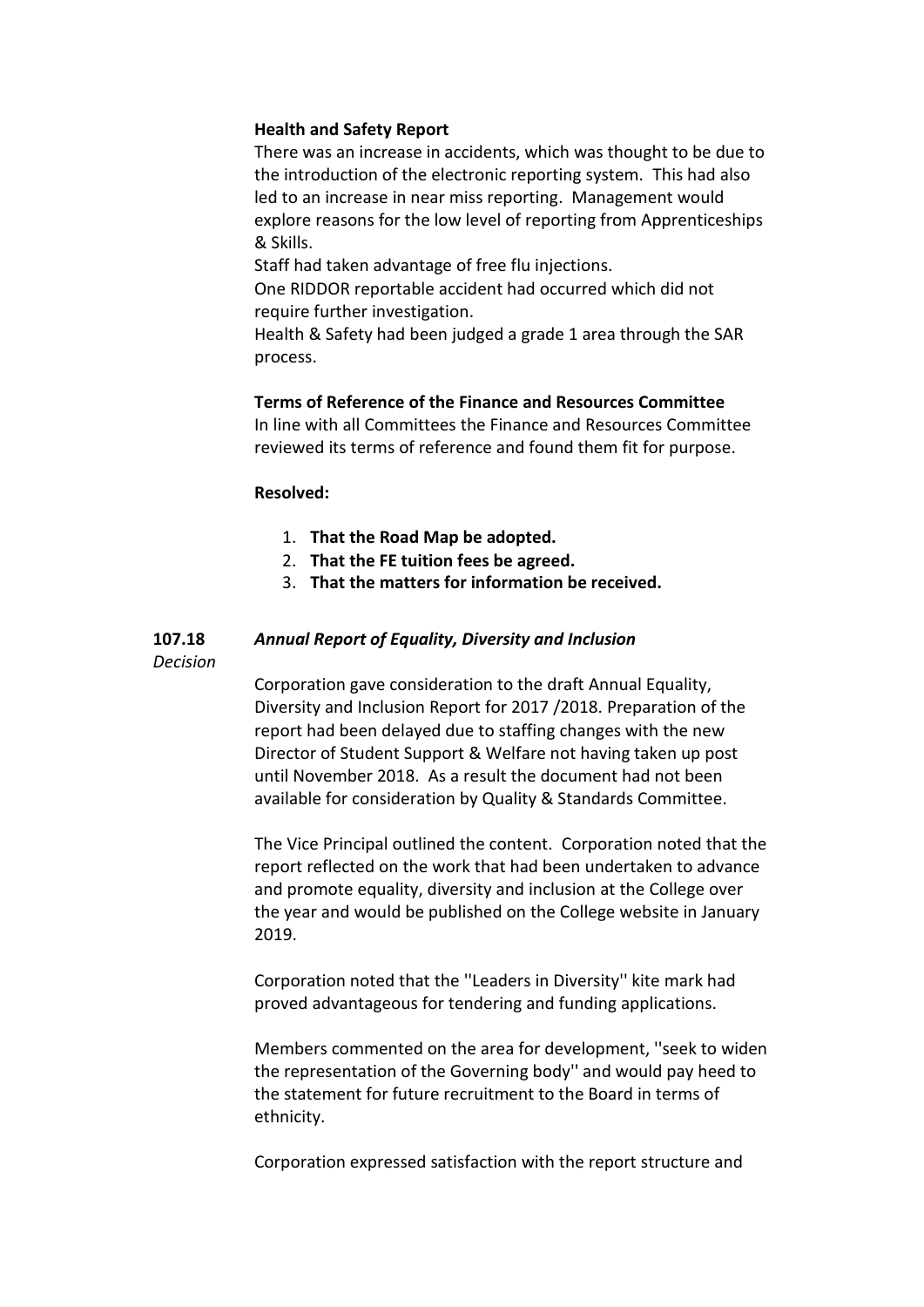noted further information would be included to complete it. Corporation was assured that the College discharged its duties according to the legal framework.

**Resolved:**

**That the report be agreed in principle and be published on the College website in January 2019 once finalised.**

#### **108.18** *Report on Chairs Action*

*Decision*

The Corporation, at the last meeting, had sought clarification on the use of Chairs Action.

The report prepared by the Clerk outlined the criteria for the use of Chairs Action and was endorsed at the last meeting of the Audit and Governance Committee. Members noted use of Chairs Action was kept to a minimum.

## **Resolved:**

**That the Report on Chairs Action be received.**

#### **109.18** *Governor Recruitment*

## *Decision*

Following a recent advertisement seeking the recruitment of independant Governors an Interview Panel met on 13 November to consider the three applications received for the two full Governor positions. There were 2 external candidates, one of who later withdrew and Barbara Godby, the current Co-opted member of the Audit & Governance Committee.

Following due process the panel had made recommendations which Corporation endorsed.

Two student vacancies remained and two nominations had been received, both from Further Education students. To remain compliant with the Office for Students representation from a Higher Education student was required. In terms of the teaching Excellence Framework and the Quality Code for Higher Education (QAA) it was felt important to have this higher education student membership. The Vice Principal would meet with the Student Liaison Officer to seek candidates. The Vice Principal, Clerk and Director of Student Support and Welfare would hold an informal interview with candidates before recommending for appointment.